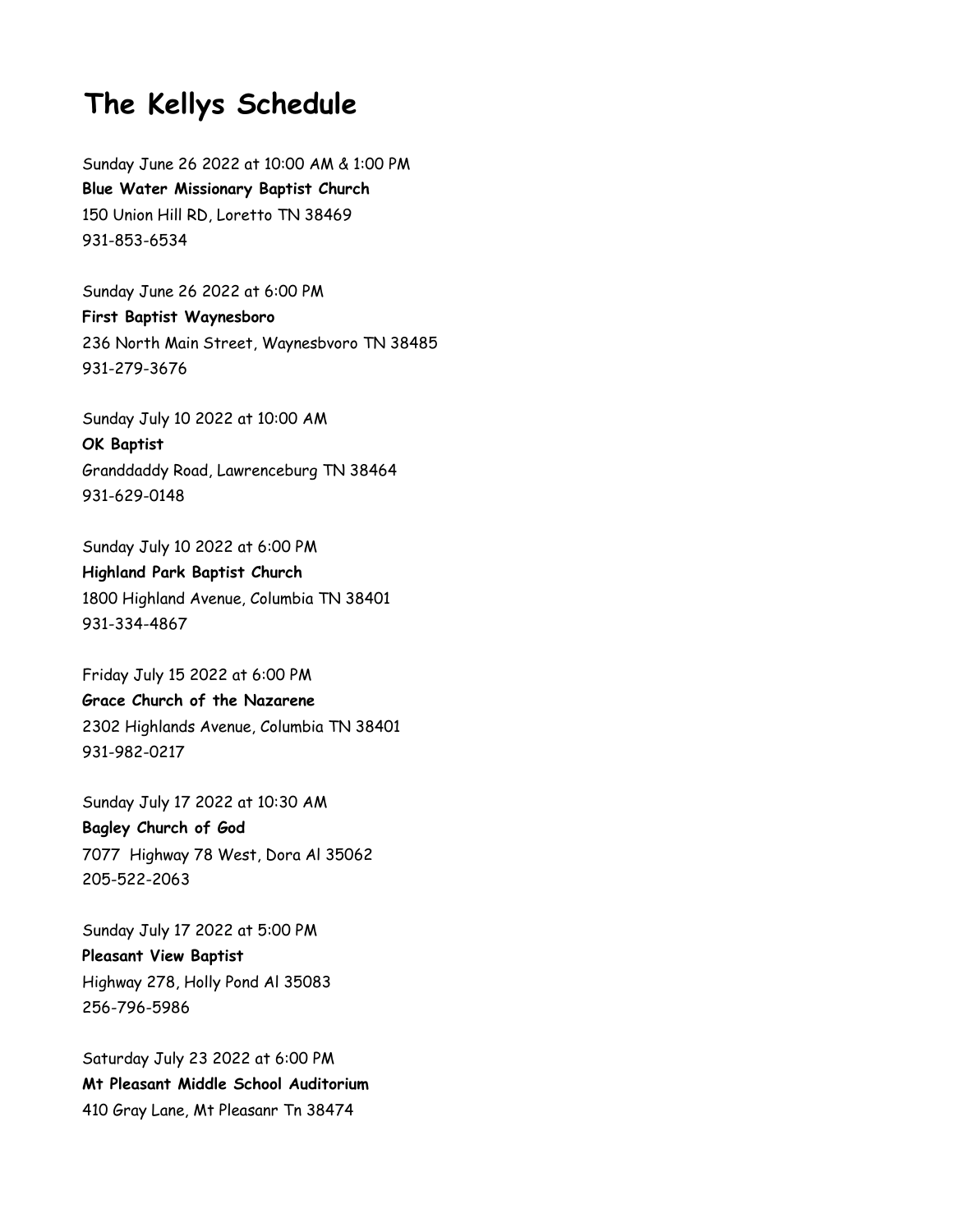256-303-0983

Sunday July 24 2022 at 11:00 AM **Walden Chapel Baptist** 1325 Liberty Road, Danville AL 35619

Sunday July 24 2022 at 6:00 PM **Parkway Baptist** 1500 Tom J Hitch Parkway. Columbia TN 38401 931-205-1338

Wednesday July 27 2022 at 7:00 PM **Crockett Theatre (James D Vaughan Festival)**  204 N. Military Avenue, Lawrenceburg TN 38464 931-762-6170

Thursday July 28 2022 at 7:00 PM **Crockett Theatre (James D Vaughan Festival)**  204 N. Military Avenue, Lawrenceburg TN 38464 931-762-6170

Friday July 29 2022 at 7:00 PM **Crockett Theatre (James D Vaughan Festival)**  204 N. Military Avenue, Lawrenceburg TN 38464 931-762-6170

Saturday July 30 2022 at 2:00 PM **Crockett Theatre (James D Vaughan Festival)**  204 N. Military Avenue, Lawrenceburg TN 38464 931-762-6170

Sunday July 31 2022 at 10:30 AM **Calvary Hill Church of God** 1090 Pulaski Highway, Lawrenceburg TN 38464 931-762-5104

Sunday August 7 2022 at 10:00 AM **Grace Baptist Church** 1101 North Main Street, Shelbyville TN 37160 931-684-7676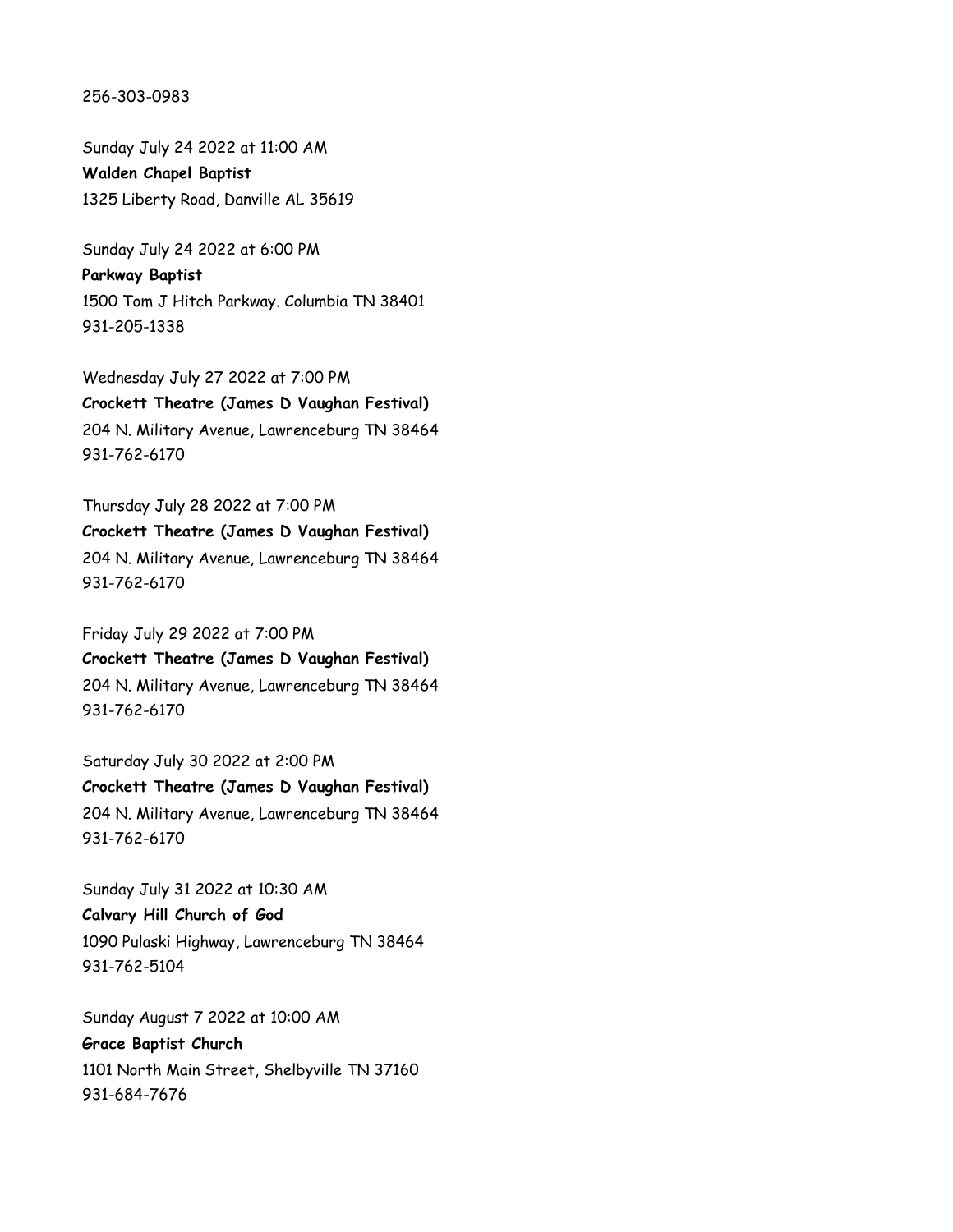Sunday August 7 2022 at 10:00 AM **Longview Baptist Church** 1631 Longview Road, Unionville TN 37020 931-703-5325

Sunday August 14 2022 at 10:30 AM **Freedom Cumberland Presbyterian Church** 394 John Drane Lane, Harned KY 40144 271-668-3220

Sunday August 14 2022 at 6:00 PM **Kellyville Community Church** 77 Kellyville Road, Columbia KY 42728 270-385-9663

Saturday August 20 2022 at 10:00 AM **Rotary Park Antique Tractor Show** North Military, Lawrenceburg TN 38464 931-242-6075

Saturday August 20 2022 at 6:00 PM **Spring Hill Baptist Church** 5400 Highway 278, Cullman AL 35057 256-636-2727

Sunday August 21 2022 at 10:30 AM EST **Grandview Church of God** 21124 River Canton Road, Chattanooga TN37145 931-242-1825

Sunday August 21 2022 at 6:00 PM EST **Lupton Drive Baptist Church** 859 Lupton Drive, Chattanooga TN 37145 423-838-9016

Saturday September 3 2022 at 7:00 PM **Dale Hollow State Park Amphitheatre** 6371 St. Park Road, Burkesville KY 42717 270-670-5377

Sunday September 4 2022 at 10:00 AM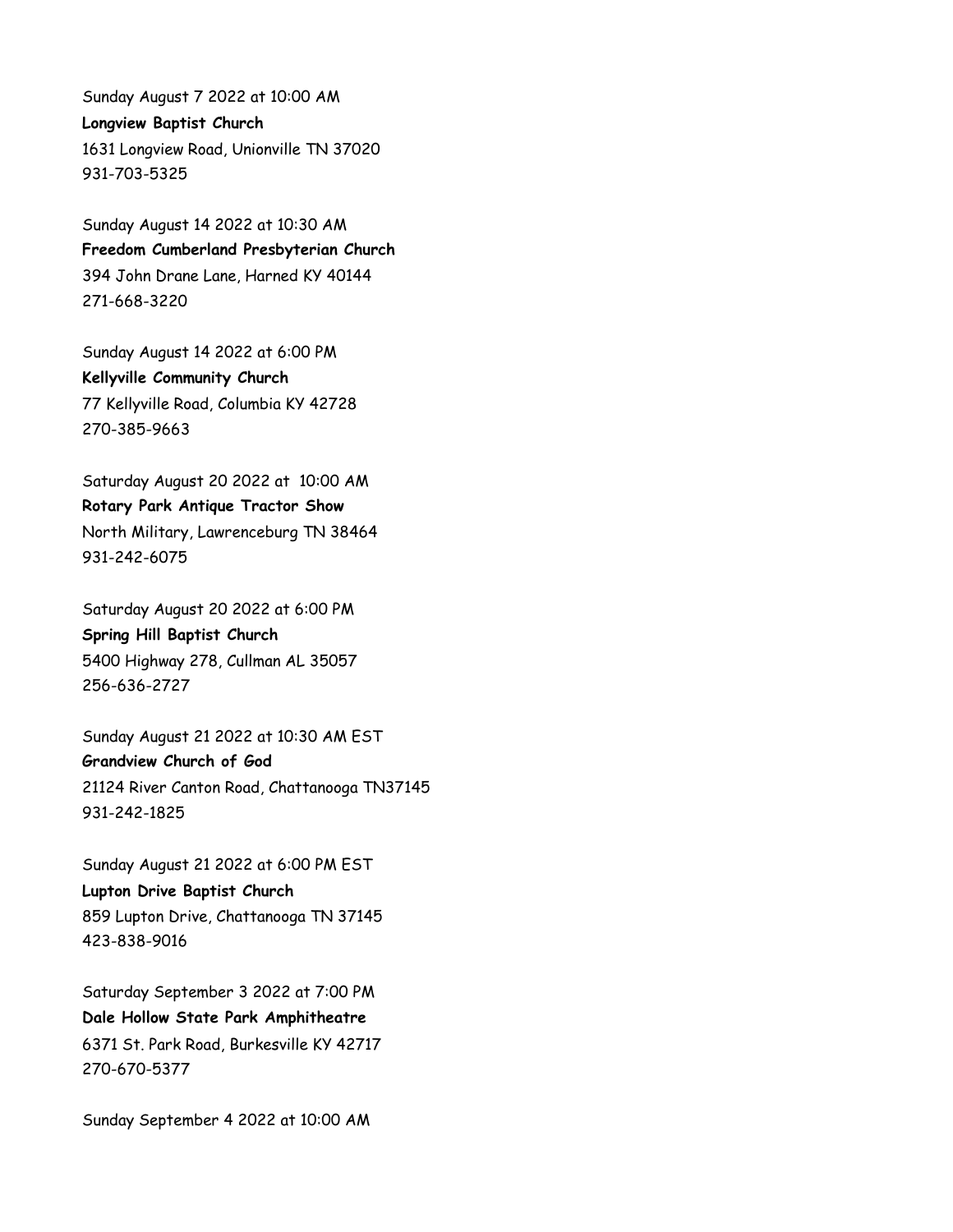## **Dale Hollow State Park Amphitheatre**

6371 St. Park Road, Burkesville KY 42717 270-670-5377

Sunday September 4 2022 at 7:00 PM **Dale Hollow State Park Amphitheatre** 6371 St. Park Road, Burkesville KY 42717 270-670-5377

Saturday September 10 2022 at 6:00 PM **Hallelujah Hill** 3311 North Polk Street, Corinth MS 38834 662-223-4071

Sunday September 11 2022 at 10:30 AM **Calvary Baptist Church** 2056 Vales Mills Road, Pulaski TN 38478 931-638-7836

Sunday September 11 2022 at 6:00 PM **Unity Baptist Church** 20 Brace Road, Summertown TN 38483 931-279-0622

Sunday September 18 2022 at 10:30 AM **Calera Bible Baptist Church** 2252 16th Street, Calera Al 35040 205-389-1909

Sunday September 18 2022 at 5:00 PM **Edgewater UMC** 795 Galveston Street,Birmingham AL 35224 205-789-7284

Sunday September 25 2022 at 4:00 PM **Moulton Baptist Church** 755 Walnut Street, Moulton AL 35650 256-476-1321

Saturday October 1 2022 at 6:30 PM **Cedrar Grove Bible Church**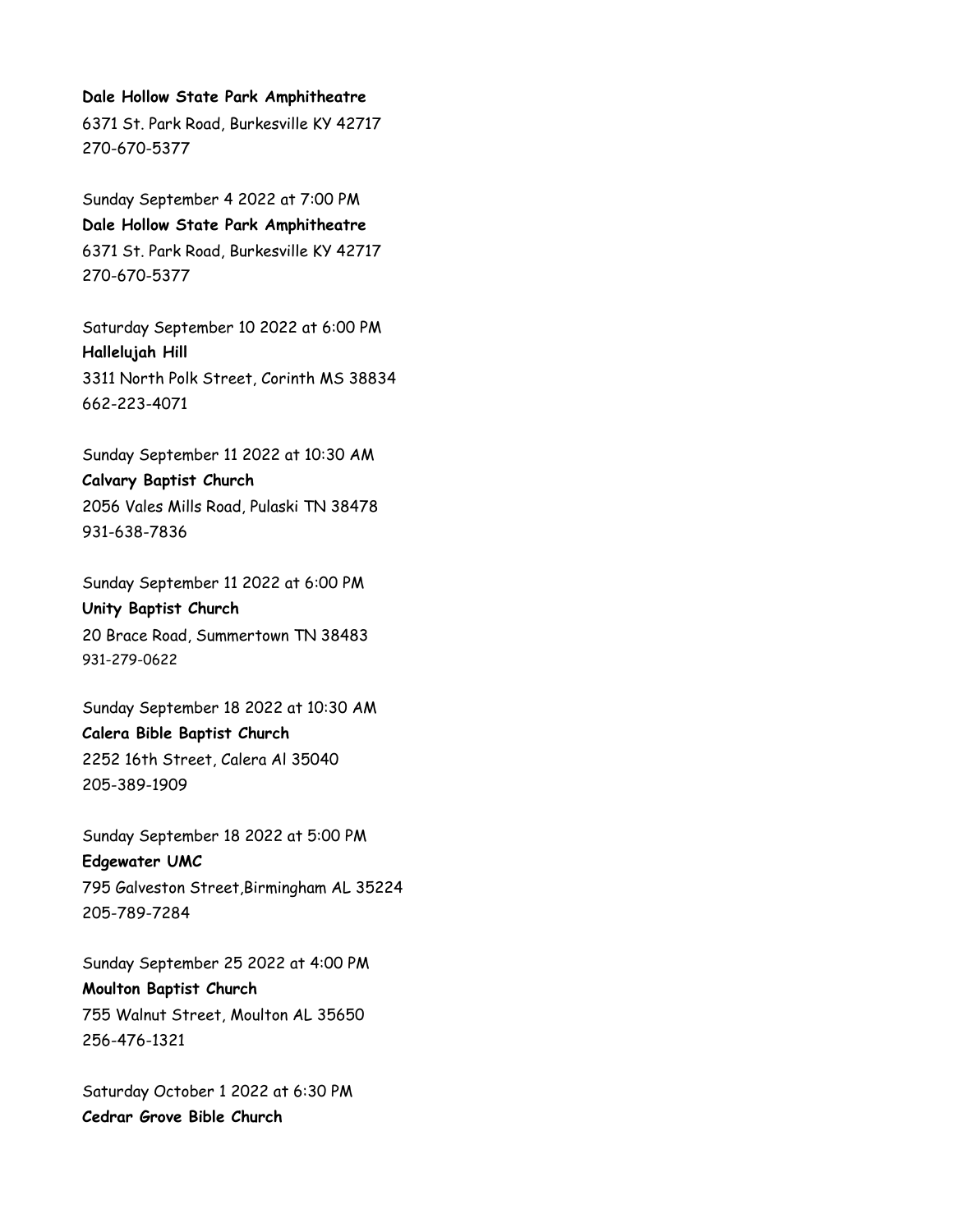202 County Road 622, Throsby AL 35171 205-294-1834

Sunday October 2 2022 10:30 AM **Bethel Baptist 6121 Hwy 10, Montevello Al 35115** 205-519-8131

Sunday October 2 2022 6:00 PM **Grace Temple Church** 5391 US Highway 11, Springville AL 35146 205-500-1908

Sunday October 9 2022 10:30 **First Baptist Clifton** 314 Church Strett, Clifton TN 38425 931-676-7977

Saturday October 8 2022 at 7:00 PM **Bolivar Town Square Amphitheatre** Town Square, Boliver Tn 38008 731-609-6693

Saturday October 15 2022 at 6:00 PM **Springhill Baptist Church** 25 Highway 287 East, Greenbrier AR 72508 501-581-2208

Sunday October 16 2022 at 10:30 AM **Jones Chapel Church of the Nazarene** 3864 Johnson Hollow Road, Thompson Station TN 37179 615-579-7579

Sunday October 16 2022 at 6:00 PM **2nd Mile Church** 804 South Riverside Drive, Clarkesville TN 37043 931-629-8974

Saturday October 22 2022 at 6:00 PM EST **Bethel Baptist Church**  2656 Old Bushmill Road, Bremen GA 30110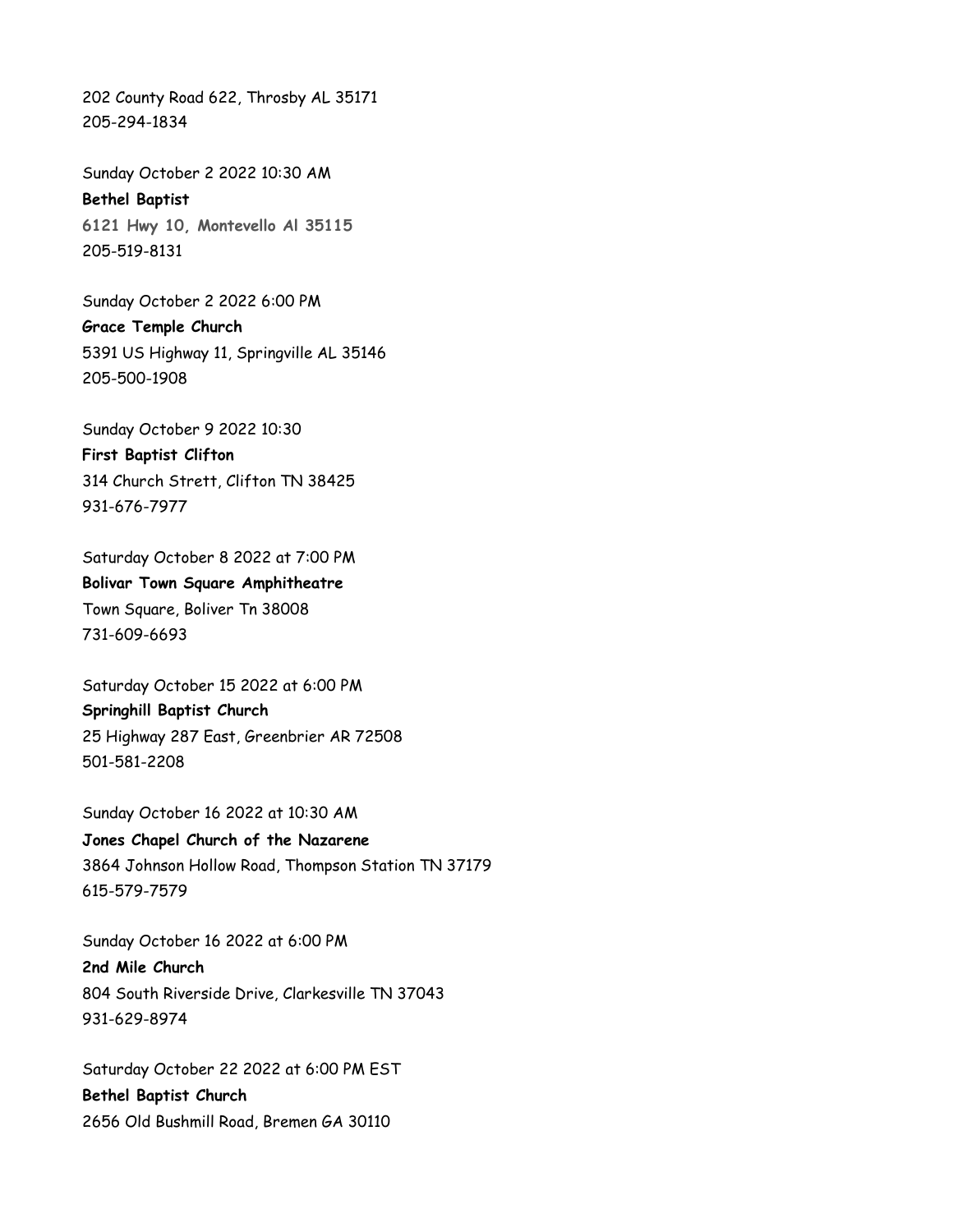770-313-1132

Saturday October 23 2022 at 10:30 AM **Heirtage Heights Baptist** 525 Sandhill Hickory Level Road, Carroltown Ga 35116 770-367-0590

Saturday October 23 2022 at 5:00 PM **Pathway Baptist Church** 2830 Wodds Ciove Road, Scottsboro AL 38576 256-572-2078

Saturday October 29 2022 at 5:00 PM **Nebo Community Church** 17772 Nuclear Plant Road, Athen Al 35661 256-565-9649

Sunday October 30 2022 at 1:00 PM **Cornersville First Baptist**  2966 Pulaski Highway, Cornersville TN 37047 931-637-2951

Sunday October 30 2022 at 6:00 PM **Shores Baptist Church** 916 Shores Road, Good springs TN 38460 931-300-0650

Saturday December 3 2022 6:00 PM **Christmas Concert (Private)**

Sunday December 4 2022 at 10:00 AM **Rabbitown Baptist Church (Christmas Concert)** 2450 Rabbitown Road, Piedmont AL 36722 256-525-08793

Sunday December 4 2022 at 6:00 PM **New Haven Baptist Church (Christmas Concert)** 11831 County Road 31, Ashville AL 35953 205-383-6285

Saturday December 10 2022 6:00 PM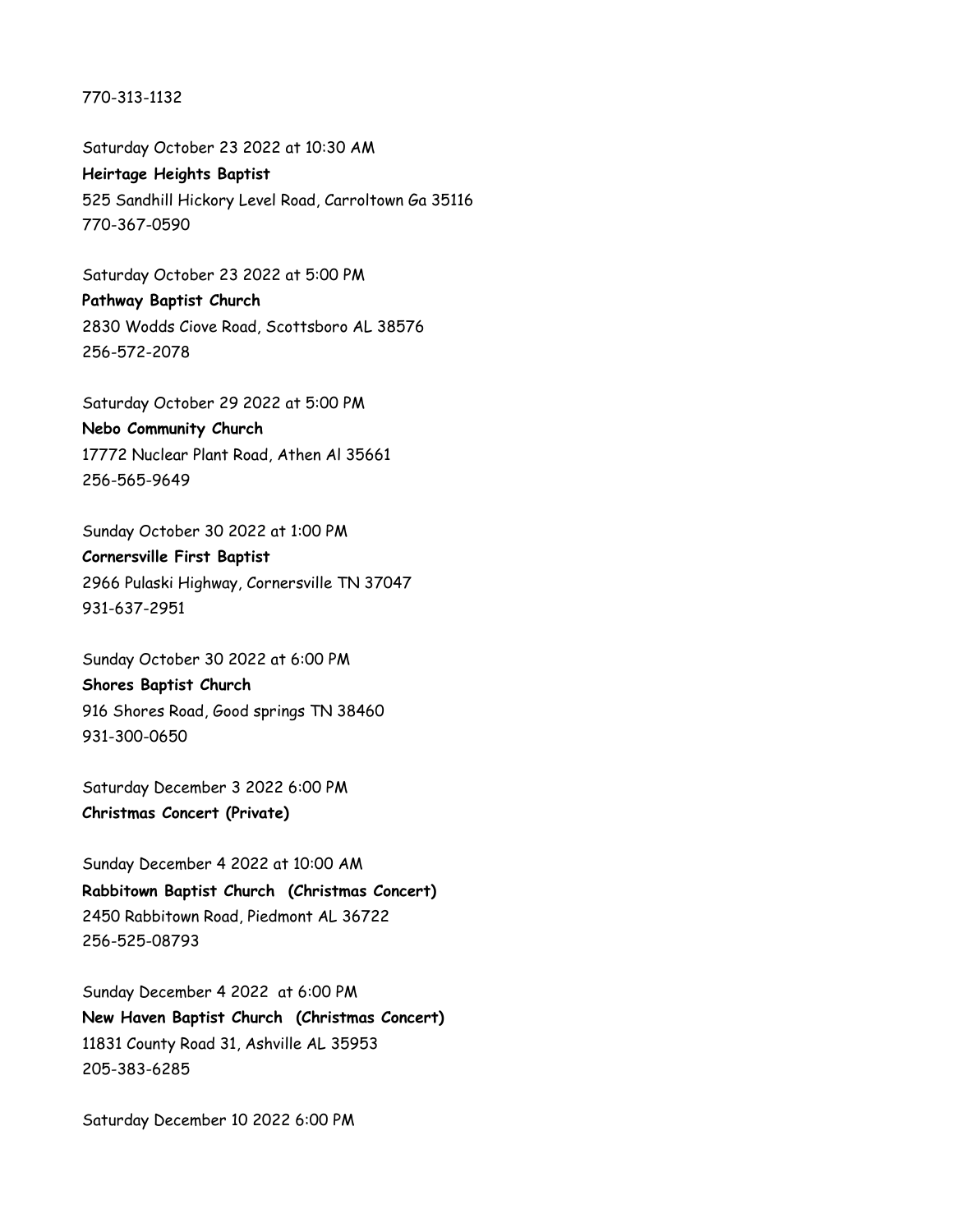**Life Center Fellowship (Christmas Concert)** 16335 Court Street, Moulton AL 35650 256-476-1321

Sunday December 11 2022 at 10:30 AM **Florence Baptist Church (Christmas Concert)** 4528 Florence Road, Murfreesboro TN 37129 615-406-8387

Sunday December 11 2022 at 6:00 PM **Cornersville First Baptist (Christmas Concert)** 2966 Pulaski Highway, Cornersville TN 37047 931-637-2951

Saturday December 17 2022 at 6:00 PM **Spring Hill Baptist Church (Christmas Concert)** 5400 Highway 278, Cullman AL 35057 256-636-2727

Sunday December 18 2022 at 10:00 PM **New Salem Baptist Church (Christmas Concert)** 94 County Road 283, Iuka MS 38852 662-279-3908

Sunday December 18 2022 at 6:00 PM **Crossway Baptist Church (Christmas Concert)** 2003 18th Avenue, Haleyville AL 35565 205-522-4349

Saturday March 11 2023 at 6:00 PM **Pleasant Ridge Methodist Church** 1915 Keltnertown Road, Edmonton KY 42160 270-299-5987

Sunday March 12 2023 at 11:00 AM EST **South Summersville Baptist Church** 5199 Hodgenville Road, Summersville KY 42743 270-299-5615

Sunday March 12 2023 at 5:30 PM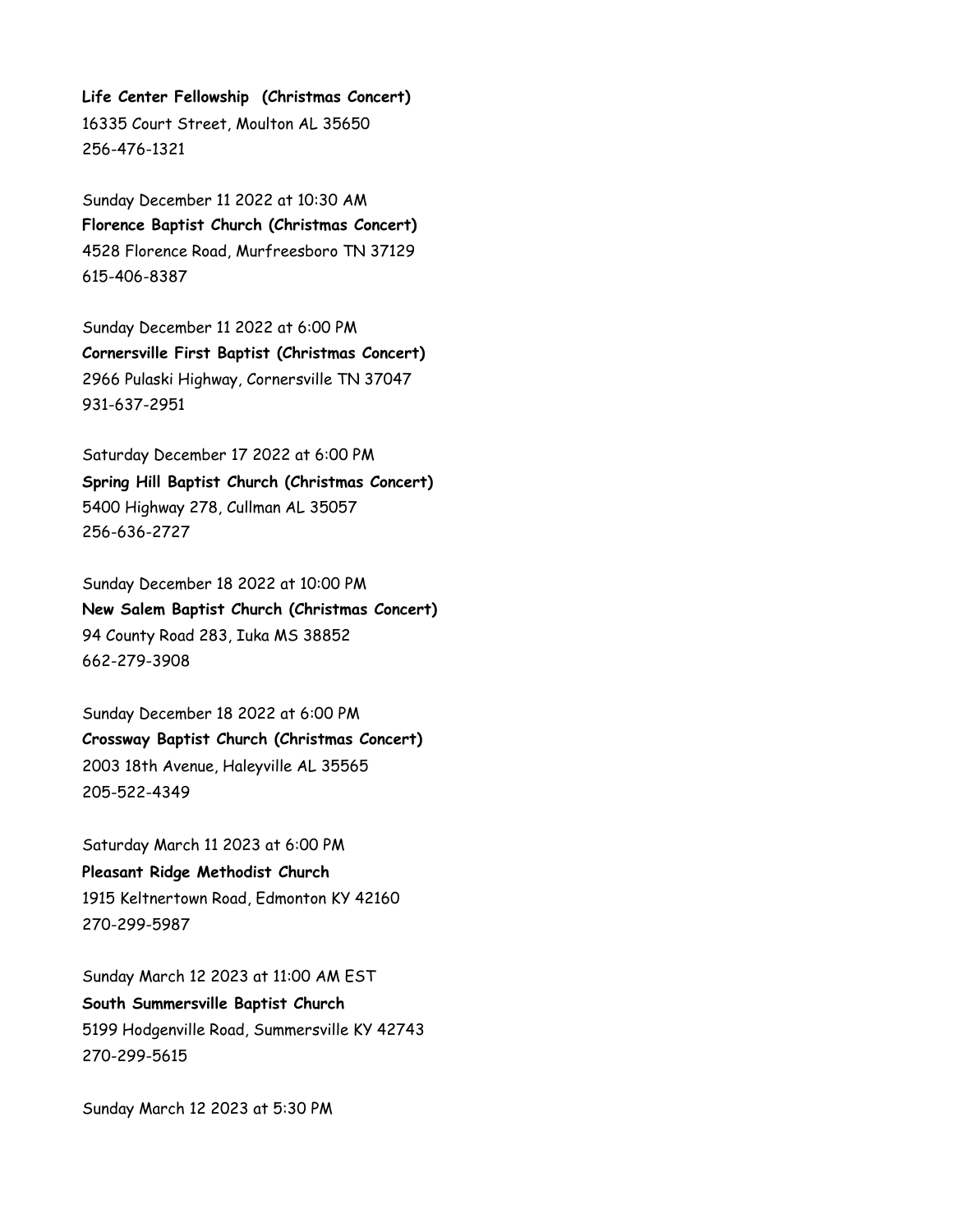**Grace Union Church** 3611 Subtle Road, Edmonton KY 42129 270-405-7236

Sunday March 19 2023 at 10:00 AM **West Point Baptist Church** 1201 Church Street, West Point Tn 38486 931-629-8974

Sunday March 19 2023 at 5:00 PM **Jones Chapel Freewill Baptist Church** 26240 County Road 14, Florence Al 35633 256-412-7650

Sunday March 26 2023 at 11:00 AM **Zion Hill Baptist Church** 5121 Leanna Road, Murfreesboro TN 37219 931-235-8473

Sunday March 26 2023 at 11:00 AM **Liberty in Christ Church** 4745 Leanna Road, Murfreesboro TN 37219 615-519-6685

Sunday May 7 2023 at 1:00 PM **First Baptist of Homewood Acres** 671 Homewood Drive, Eastaboga AL 36260 256-358-0147

Sunday May 7 2023 at 1:00 PM **Heirtage Heights Baptist** 525 Sandhill Hickory Level Road, Carroltown Ga 35116 770-367-0590

Sunday June 4 2023 at 6:00 PM **Highland Park Baptist Church** First Avenue, Lawrenceburg TN 38464 931-762-9786

Wednesday July 26 2023 at 7:00 PM **Crockett Theatre (James D Vaughan Festival)**